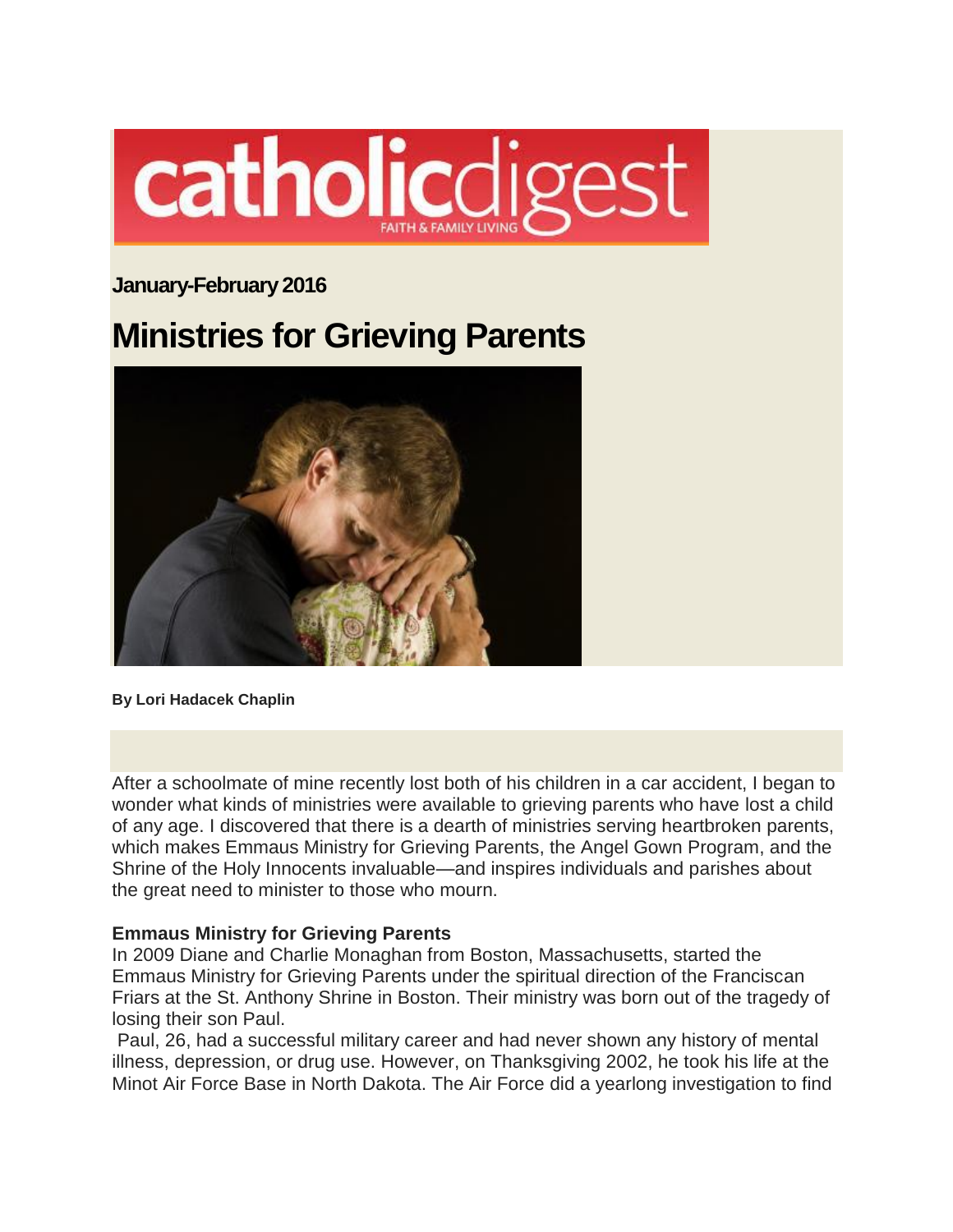out why this spontaneous suicide happened, but they were unable to make any definite conclusions.

### *Trying to heal*

The Monaghans, without even a suicide note to cling to, were left with unanswered questions, anger, and grief. Trying to heal, they explored everything from psychotherapy and support groups to self-help books, but nothing made a difference until Diane sought spiritual direction from a Franciscan sister. Diane Monaghan told *Catholic Digest*, "My spiritual director said over and over again: 'With death life has changed, but it has not ended. Paul is very much still alive.' That was the only thing that brought my husband and I any kind of peace and comfort—focusing on the promise of eternal life and the fact that Paul is still very much with us."

She also told Diane that she needed to form a new relationship with her son. "We thought that if doing so helped us, then it would help other parents." Consequently they started their nonprofit ministry for parents who have lost children of all ages from any cause. Their twofold mission is to serve the needs of grieving parents and to help other parents to start this ministry in their own area.

## *The secret of consolation*

The Monaghans discovered that "it is in consoling others that we are consoled." Along with Franciscan friars, sisters, and other Catholic clergy, they offer one-day and weekend retreats for grief-stricken parents. The retreats are held at the St. Anthony Shrine in Boston, as well as in other parishes and dioceses when invited. They are conducted in the Catholic tradition, which includes Mass and confession, but the retreats are open to all faiths. "We have had Protestant and Jewish parents come, and all of them have told us that it was very beneficial and beautiful," Charlie Monaghan says.

The Monaghans aren't licensed therapists, but they do know about the journey of grieving parents. Their retreats are about creating a safe place for parents—who often experience isolation—to feel comfortable enough to face their grief and come closer to God. Parents aren't expected to talk or even share their names, but often talking about their child, crying, and sharing stories is exactly what those parents want and need to do.

#### *Emmaus retreats*

The retreat opens with a candle-lighting ceremony. "We provide candles with the child's name and picture on the candle. In the Catholic tradition, a lighted candle is a symbol of constant prayer. We call upon parents to come forward and light their child's candle. We try to set an atmosphere that is very meditative and moving," he explains. The retreat also includes reflections by a religious, parent testimonies, small group discussion, Mass, and time for meals and relaxation.

In addition, the ministry also offers a phone number (800-919-9332) for grieving parents to call if they would like to be connected with other parents who share a similar circumstance. Visit *[emfgp.org](http://emfgp.org/)* for more information.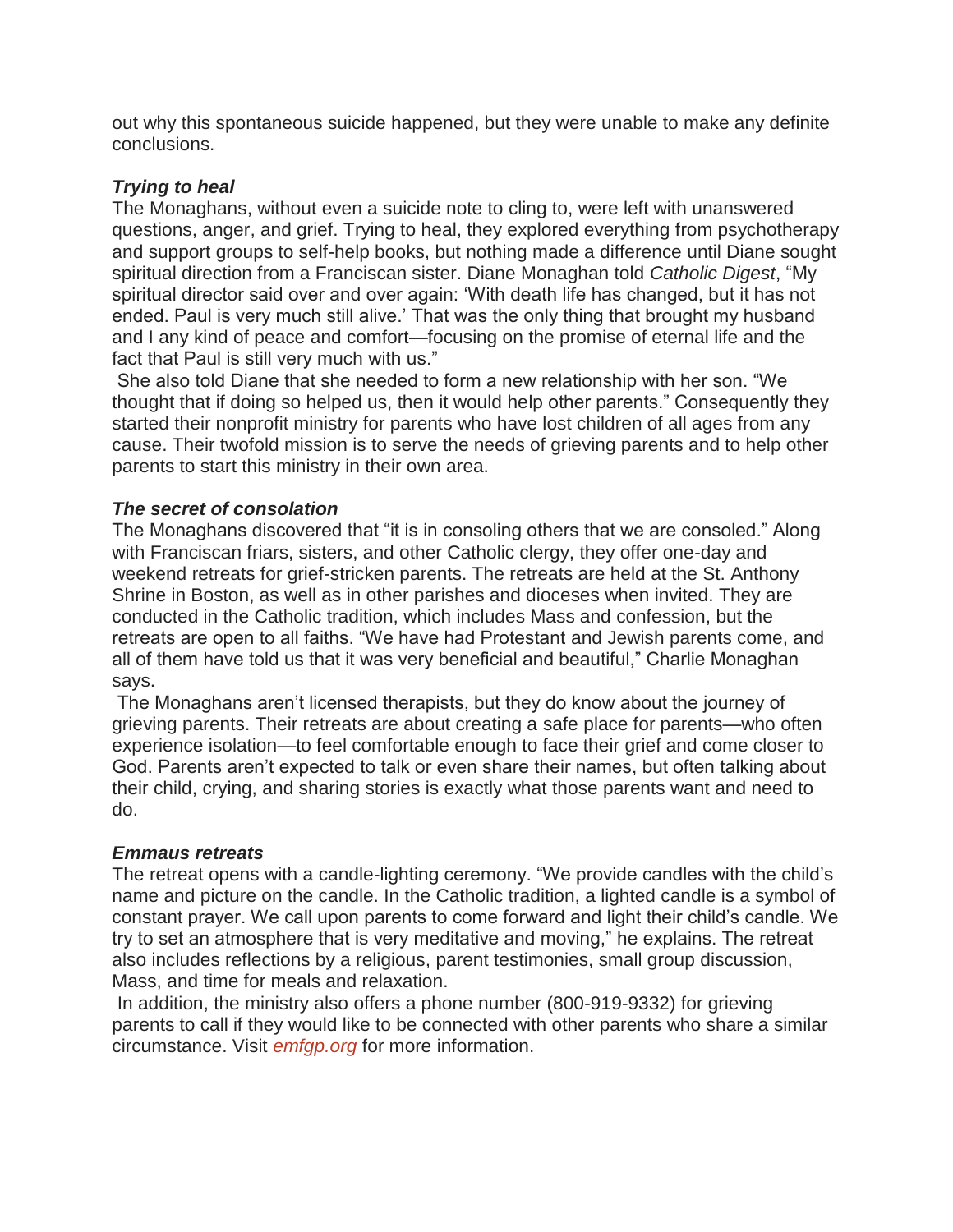#### **Angel Gown® Program**

Lisa Grubbs started the Angel Gown® Program, based in Fort Worth, Texas, in 2013, because she wanted bereaved parents to be able to clothe their deceased baby in a gown as perfect as their little baby. She told *Catholic Digest*, "My belief is that we are wrapping this baby in love. The fact that this baby has died and the family is burying him or her doesn't change the fact that this life happened, and it matters."

Through her in-hospital program, Project NICU, Grubbs witnessed firsthand parents rummaging through baskets of donated clothing looking for something suitable for their infant to be photographed and buried in. She wanted to be able to help these parents honor the life of their baby.

Project NICU works with families that have lost a baby while in the Neonatal Intensive Care Unit (NICU), those who have miscarried, or those who have had a stillborn baby. The Angel Gown® Program was a natural offshoot of Project NICU, both of which are under the umbrella of Grubbs' nonprofit, NICU Helping Hands.

#### *Donated wedding gowns*

Each precious angel gown is expertly crafted, with exact specifications, from donated wedding gowns. Since an unborn baby has incredibly fragile skin, a gown cannot be pulled over baby's head. Consequently, the gowns are open in the back and are tied with delicate ribbons.

The Angel Gown® Program has over 600 professional, volunteer seamstresses that sew the gowns. Those gowns that pass inspection are individually wrapped in white tissue, with a poem card and an angel pendant, and are mailed at no charge to hospitals or individuals who request them. "We encourage hospitals that stock our gowns to offer the family several gowns to choose from in the size they need because we feel this is part of the parenting process. This family is never going to be able pick out a one-year birthday outfit. In many cases this will be the only item of clothing the baby will have, even a baby who has died after having been in the NICU for months."

#### *Urgent gown request and custom gowns*

If their local hospital doesn't carry angel gowns, parents who live anywhere in the United States, can go online and fill out an Urgent Gown Request. The smallest-sized angel gown is designed for a 24-week baby; for smaller babies, there's the angel wrap. The gowns are free of charge and are sent via two-day shipping at no cost.

The Angel Gown® Program also serves families who know during pregnancy that their baby will die shortly after birth. "Sometimes those moms will send us their wedding gowns, and we have custom gowns made ahead of time. I think it is very meaningful for the family to be able when they can to have input as a parent."

For information on how you can become involved in this program, visit *[NicuHelpingHands.org/Angel-Gowns.](http://www.nicuhelpinghands.org/urgent-gown-requests/)*

#### **The Shrine of the Holy Innocents**

Our culture is finally starting to realize that parents need to mourn the loss of their unborn children; they need tangible ways to remember and honor them. Often after a miscarriage parents don't get a birth certificate, a proper funeral and burial, or even the